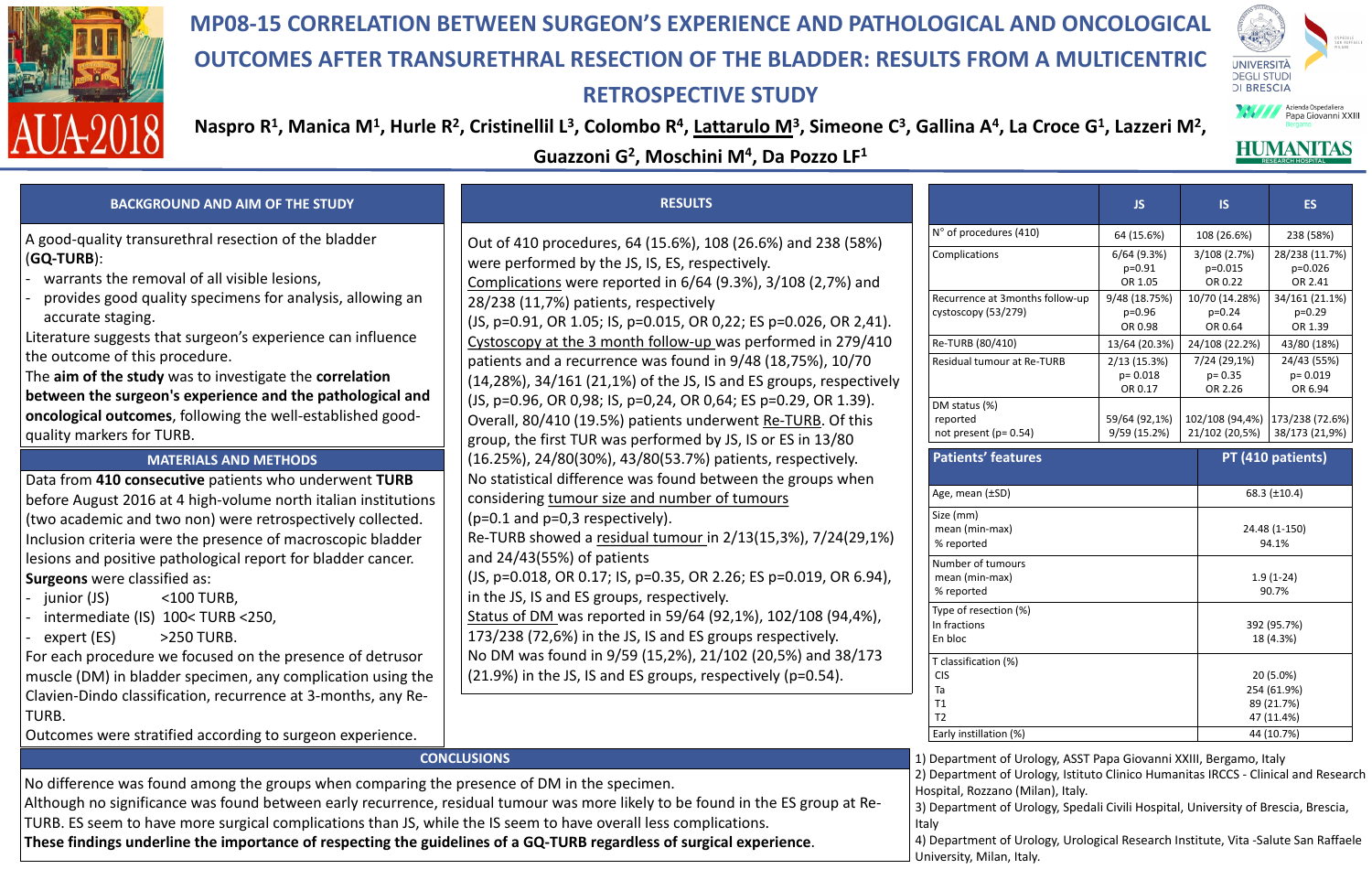### **RESULTS**



# **MP08-15 CORRELATION BETWEEN SURGEON'S EXPERIENCE AND PATHOLOGICAL AND ONCOLOGICAL OUTCOMES AFTER TRANSURETHRAL RESECTION OF THE BLADDER: RESULTS FROM A MULTICENTRIC RETROSPECTIVE STUDY**

## Naspro R<sup>1</sup>, Manica M<sup>1</sup>, Hurle R<sup>2</sup>, Cristinellil L<sup>3</sup>, Colombo R<sup>4</sup>, <u>Lattarulo M</u><sup>3</sup>, Simeone C<sup>3</sup>, Gallina A<sup>4</sup>, La Croce G<sup>1</sup>, Lazzeri M<sup>2</sup>, **Guazzoni G2, Moschini M4, Da Pozzo LF1**

### **BACKGROUND AND AIM OF THE STUDY**

### **MATERIALS AND METHODS**

#### **CONCLUSIONS**

N° of procedures (41

Complications

No difference was found among the groups when comparing the presence of DM in the specimen. Although no significance was found between early recurrence, residual tumour was more likely to be found in the ES group at Re-TURB. ES seem to have more surgical complications than JS, while the IS seem to have overall less complications. **These findings underline the importance of respecting the guidelines of a GQ-TURB regardless of surgical experience**.

- warrants the removal of all visible lesions,
- provides good quality specimens for analysis, allowing an accurate staging.

Data from **410 consecutive** patients who underwent **TURB**  before August 2016 at 4 high-volume north italian institutions (two academic and two non) were retrospectively collected. Inclusion criteria were the presence of macroscopic bladder lesions and positive pathological report for bladder cancer. **Surgeons** were classified as:

- junior (JS) <100 TURB,
- intermediate (IS) 100< TURB <250,
- $expert$  (ES)  $>250$  TURB.

For each procedure we focused on the presence of detrusor muscle (DM) in bladder specimen, any complication using the Clavien-Dindo classification, recurrence at 3-months, any Re-TURB.

Outcomes were stratified according to surgeon experience.

A good-quality transurethral resection of the bladder (**GQ-TURB**):

> Recurrence at 3mont cystoscopy (53/279)

> Re-TURB (80/410) Residual tumour at R

Literature suggests that surgeon's experience can influence the outcome of this procedure.

> DM status (%) reported not present (p= 0.54)

#### **Patients' feature**

The **aim of the study** was to investigate the **correlation between the surgeon's experience and the pathological and oncological outcomes**, following the well-established goodquality markers for TURB.

> Age, mean (±SD) Size (mm) mean (min-max) % reported

Hospital, Rozzano (Milan), Italy. **Italy** 

Out of 410 procedures, 64 (15.6%), 108 (26.6%) and 238 (58%) were performed by the JS, IS, ES, respectively. Complications were reported in 6/64 (9.3%), 3/108 (2,7%) and 28/238 (11,7%) patients, respectively (JS, p=0.91, OR 1.05; IS, p=0.015, OR 0,22; ES p=0.026, OR 2,41). Cystoscopy at the 3 month follow-up was performed in 279/410 patients and a recurrence was found in 9/48 (18,75%), 10/70 (14,28%), 34/161 (21,1%) of the JS, IS and ES groups, respectively (JS, p=0.96, OR 0,98; IS, p=0,24, OR 0,64; ES p=0.29, OR 1.39). Overall, 80/410 (19.5%) patients underwent Re-TURB. Of this group, the first TUR was performed by JS, IS or ES in 13/80 (16.25%), 24/80(30%), 43/80(53.7%) patients, respectively. No statistical difference was found between the groups when considering tumour size and number of tumours (p=0.1 and p=0,3 respectively).

Re-TURB showed a residual tumour in 2/13(15,3%), 7/24(29,1%) and 24/43(55%) of patients (JS, p=0.018, OR 0.17; IS, p=0.35, OR 2.26; ES p=0.019, OR 6.94), in the JS, IS and ES groups, respectively.

Status of DM was reported in 59/64 (92,1%), 102/108 (94,4%), 173/238 (72,6%) in the JS, IS and ES groups respectively. No DM was found in 9/59 (15,2%), 21/102 (20,5%) and 38/173 (21.9%) in the JS, IS and ES groups, respectively (p=0.54).

|                | <b>JS</b>                             | <b>IS</b>                                     |                                              | <b>ES</b>                              |  |
|----------------|---------------------------------------|-----------------------------------------------|----------------------------------------------|----------------------------------------|--|
| .0)            | 64 (15.6%)                            | 108 (26.6%)                                   |                                              | 238 (58%)                              |  |
|                | $6/64$ (9.3%)<br>$p=0.91$<br>OR 1.05  | $3/108$ (2.7%)<br>$p=0.015$<br><b>OR 0.22</b> |                                              | 28/238 (11.7%)<br>$p=0.026$<br>OR 2.41 |  |
| ths follow-up  | 9/48 (18.75%)<br>$p=0.96$<br>OR 0.98  |                                               | 10/70 (14.28%)<br>$p=0.24$<br><b>OR 0.64</b> | 34/161 (21.1%)<br>$p=0.29$<br>OR 1.39  |  |
|                | 13/64 (20.3%)                         | 24/108 (22.2%)                                |                                              | 43/80 (18%)                            |  |
| <b>le-TURB</b> | 2/13(15.3%)<br>$p = 0.018$<br>OR 0.17 | $7/24(29,1\%)$<br>$p = 0.35$<br>OR 2.26       |                                              | 24/43 (55%)<br>$p = 0.019$<br>OR 6.94  |  |
|                | 59/64 (92,1%)<br>9/59(15.2%)          | 102/108 (94,4%)<br>21/102 (20,5%)             |                                              | 173/238 (72.6%)<br>38/173 (21,9%)      |  |
| es             |                                       |                                               |                                              | PT (410 patients)                      |  |
|                |                                       |                                               | 68.3 $(\pm 10.4)$                            |                                        |  |
|                |                                       |                                               | 24.48 (1-150)<br>94.1%                       |                                        |  |
|                |                                       |                                               | $1.9(1-24)$<br>90.7%                         |                                        |  |
|                |                                       |                                               |                                              | 392 (95.7%)<br>18 (4.3%)               |  |
|                |                                       |                                               | 20 (5.0%)<br>254 (61.9%)                     |                                        |  |
|                |                                       |                                               | 89 (21.7%)                                   |                                        |  |
|                |                                       |                                               | 47 (11.4%)<br>44 (10.7%)                     |                                        |  |
|                |                                       |                                               | 80 (19.5%)                                   |                                        |  |

Number of tumours mean (min-max) % reported

Type of resection (%) In fractions

En bloc

T classification (%) CIS Ta T1 T2

Early instillation (%)  $Re$ -TURB $(%)$ 

1) Department of Urology, ASST Papa Giovanni XXIII, Bergamo, Italy

2) Department of Urology, Istituto Clinico Humanitas IRCCS - Clinical and Research

3) Department of Urology, Spedali Civili Hospital, University of Brescia, Brescia,

4) Department of Urology, Urological Research Institute, Vita -Salute San Raffaele University, Milan, Italy.